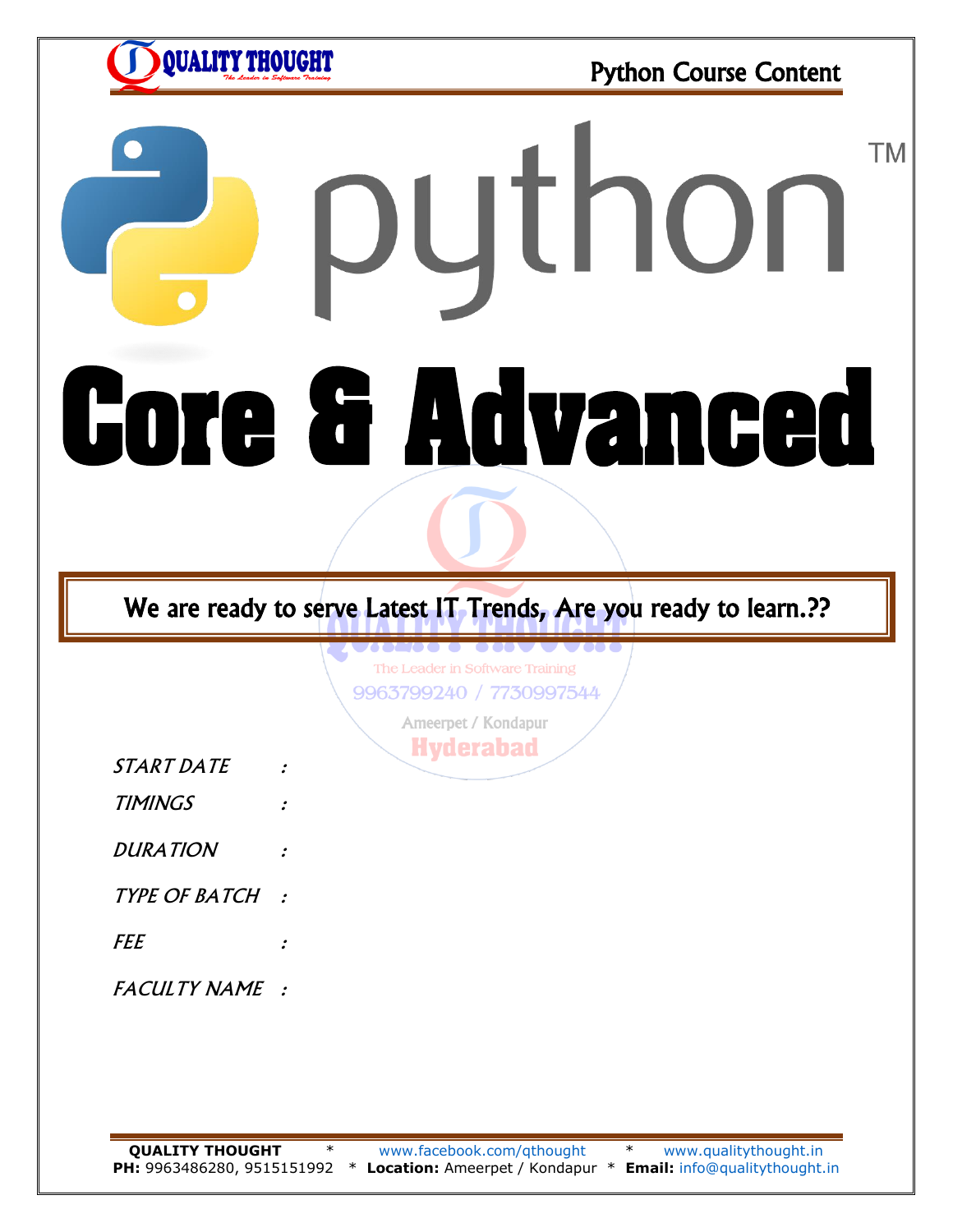

# **What is Python?**

- Python is a General Purpose, High Level, Procedure Oriented, Object Oriented, Scripting Programming Language.
- $\triangleright$  It comes with a lot of modules and packages to reducing modularity of the code and helps to improve the application performance.

# **Why Python?**

- $\triangleright$  Python is friendly & easy to learn
- $\triangleright$  Python programs can be developed and tested quickly since there is no compilation phase.
- $\triangleright$  Python is very easy to debug, Python runs everywhere and Python is a Open source.

# **Who should learn this course?**

- Automation(Robotics- Artificial Intelligence) engineer
- Data Scientist(Data Analysis and Data Reporting)
- $\checkmark$  Administration Activities(DBA, System Administration, OS Admin, Network Admin)
- $\checkmark$  Web Application Development (web developer)
- DevOps Engineer & Cloud Engineer(AWS/Azure/Sales force/Google Cloud)
- **Hyderabad**  $\checkmark$  Test-Engineer(Selenium)
- $\checkmark$  IOT(Internet Of Things) & Embedded application development
- $\checkmark$  GUI application Development & Scientific Application
- $\checkmark$  Games Development & Animation applications
- $\checkmark$  Hacking (Implement Cryptography and Network Security Algorithms)
- $\checkmark$  Business People
- $\checkmark$  Beginner's also Learning Python
- $\checkmark$  GIS (Geographic Information System)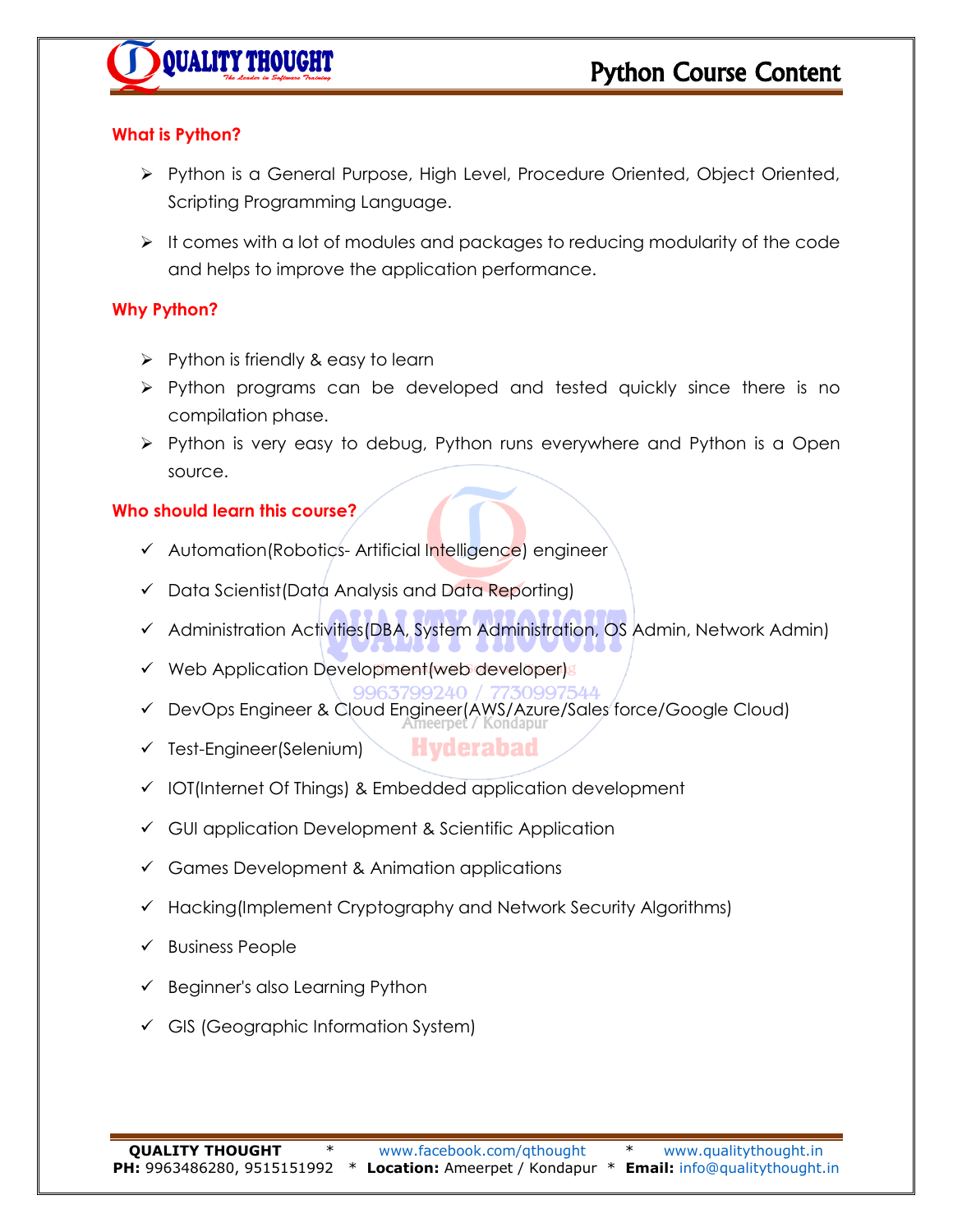# **Core Python**

#### **Python Overview:**

What is Python? The Birth of Python, History of Python, Features of Python, Versions of Python, Applications of Python.

Python Implementations – CPython, Iron Python, Jython, pypy

Distributions – python.org, anaconda python, pypy

#### **The Python Environment:**

Installation of Python, Python Documentation, Getting Help, How to develop python applications/projects, Python Editors and IDE's, Basic Syntax, Running a Python Script, Python Scripts on UNIX/Windows.

#### **Getting Started:**

Keywords, Data Types, Variables, assign values to variables, multiple assignments, Space Indentation, Quotes, Comments, Print( ), Type(\), Id( ) Functions, input( ), raw\_input( ) functions, How to read the data from keyboard, Type conversions, Number systems, Mutable and Immutable objects.

#### **String Handling:**

# The Leader in Software Training

*K* 2000 - 20

What is String? Single-quoted string literals, Triple-quoted string literals, String Indexing, String Slicing, Working with String Functions, Working with String Hyderabad Methods.

#### **Operators:**

What is Expression, What is Operator?

Types of Operators:

- $\checkmark$  Arithmetic Operators
- $\checkmark$  Relational Operators
- Logical Operators
- $\checkmark$  Assignment Operators
- $\checkmark$  Short Hand Assignment Operators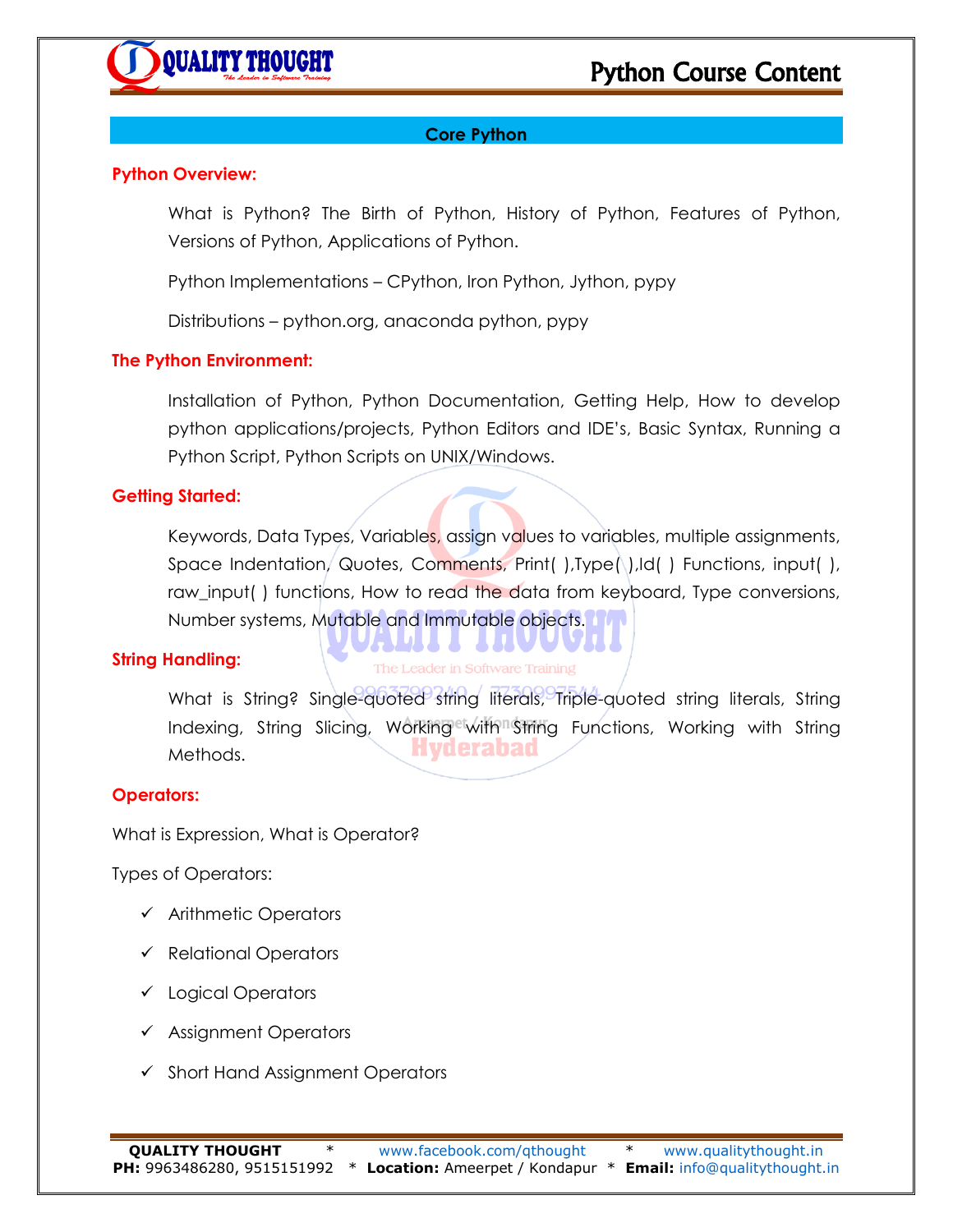

- $\checkmark$  Bitwise Operators,
- $\checkmark$  Membership Operators,
- $\checkmark$  Identity Operators,

Operator Presidency.

Difference between 'is' operator and '= =' operator.

#### **Flow Control:**

About Flow Control Statements, Elements of control flow statements

Types of Control Flow Statements,

#### **Conditional Statements:**

- $\checkmark$  simple if
- $\checkmark$  if…else
- if…elif…else
- **Looping Statements:**
	- $\checkmark$  while loop,
	- $\checkmark$  infinite while loop
	- $\checkmark$  while  $\ldots$  else,
	- $\checkmark$  for loop,
	- $\checkmark$  for loop ... else
	- $\checkmark$  nested loops,

#### Break Statement

Continue Statement

Pass Statement.

#### **Collection Objects/Collection Data Types:**

what is Collection Object?

The Leader in Software Training 9963799240 / 7730997544 Ameerpet / Kondapur **Hyderabad**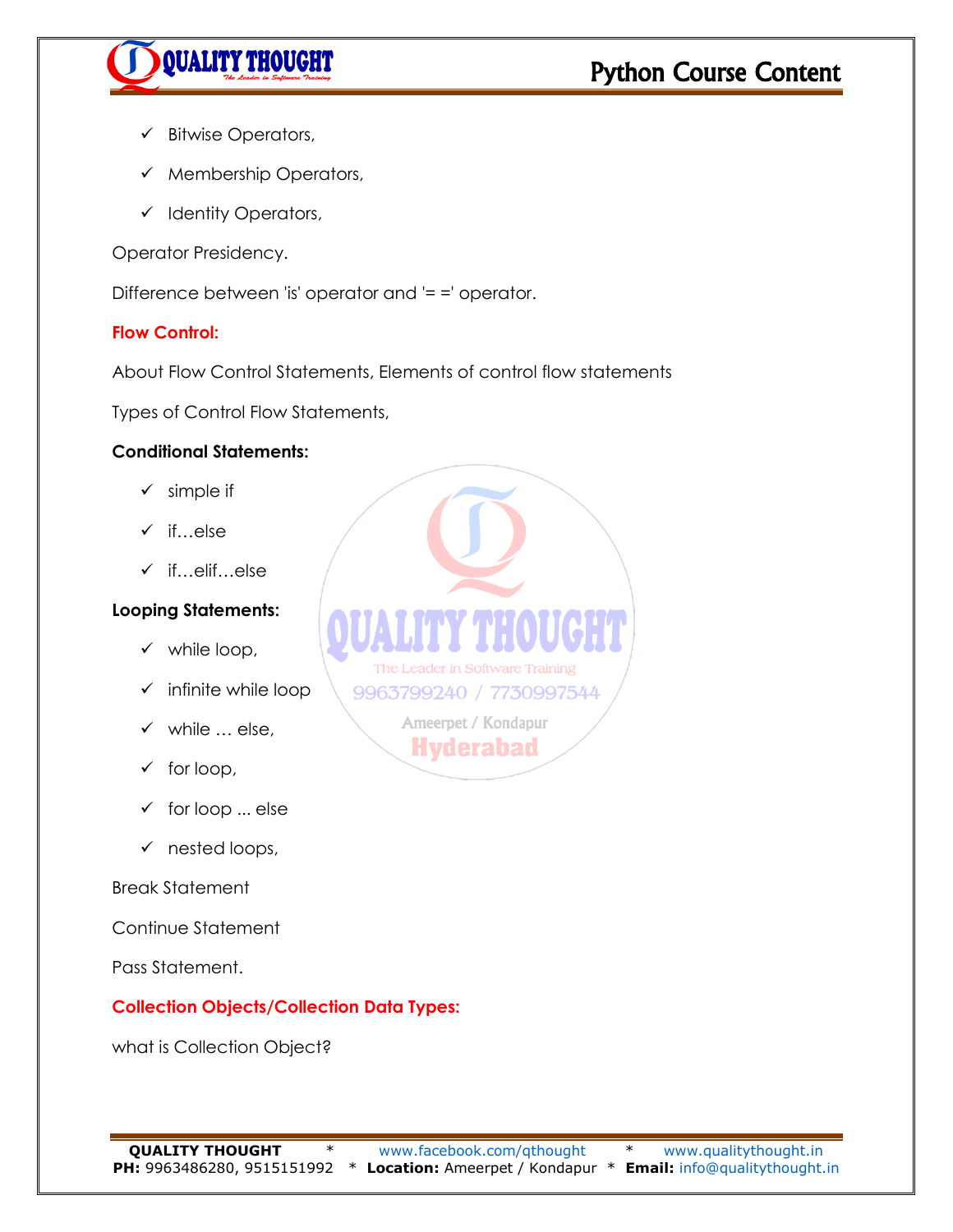

Types of Collection Objects:

- $\checkmark$  Sequence Collection Objects
- $\checkmark$  Non Sequence Collection Objects

# **Sequence Collection Objects:**

 $\checkmark$  List:

what is list, creating list, accessing/deleting/updating list elements, indexing, slicing and matrix, working with built-in list functions and methods. list comprehension.

 $\checkmark$  Tuple:

what is tuple, creating tuple, accessing/deleting/updating tuple elements, indexing, slicing and matrix, working with built-in tuple functions and methods.

#### **Non-Sequence Collection Objects:**

 $\checkmark$  Set:

what is Set, creating Set, working with built-in set functions and methods and set comprehension, mathematical set operations:

 $\checkmark$  Frozenset:

what is Frozenset, creating Frozenset, working with built-in Frozenset functions and methods 9963799240 / 7730997544

 $\checkmark$  Dict(sequence and non sequence $l_i$ :/ Kondapur

what is dictionary, creating a dictionary, accessing/deleting/updating dictionary elements, working with built-in dictionary functions and mthods, dictionary comprehension.

#### **Functions:**

Defining a function,

Types of Functions:

- $\checkmark$  Built-in Functions
- $\checkmark$  User-Defined Functions

Calling a function, Function Parameters,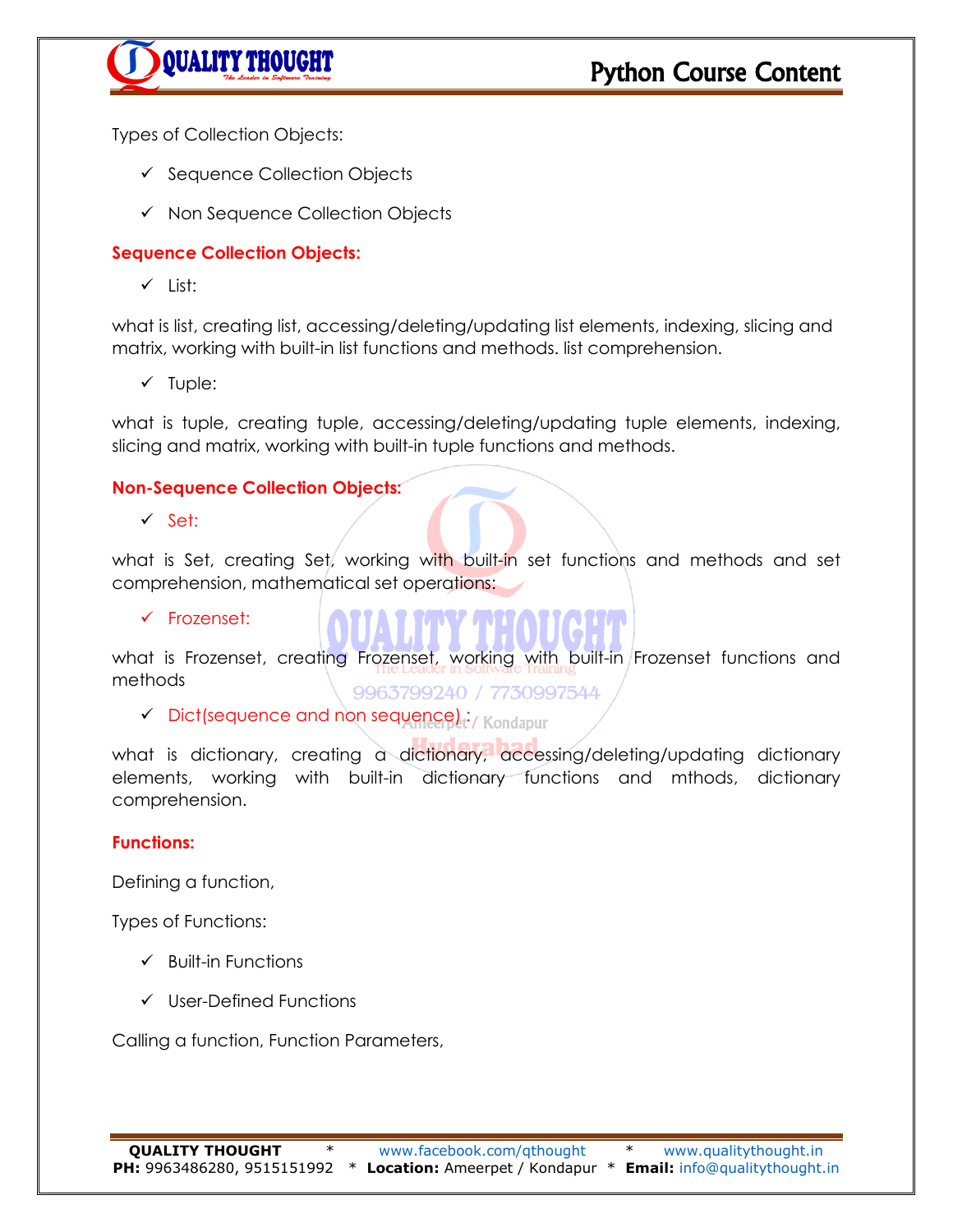

Types of Parameters:

- $\checkmark$  Default Parameters
- $\checkmark$  Non-Default Parameters

Function Arguments,

Types of Arguments:

- $\checkmark$  Normal Arguments
	- o Keyword Arguments
	- o Non-Keyword Arguments
- $\checkmark$  Arbitrary Arguments
- $\checkmark$  kw args

Returning Values, Function recursion, Function Variables,

Types of Function Variables:

- Local Variable
- Global Variable

The Leader in Software Training

Variables scope, Call by value, Call by reference, Passing collections to a function, passing functions to function, Lambda function, dapur

Examples: range ( ), xrange ( ), abs( ), all( ), any( ), format( ), enumerate( ), map( ), filter( ), reduce( ),round( ),zip( ),....etc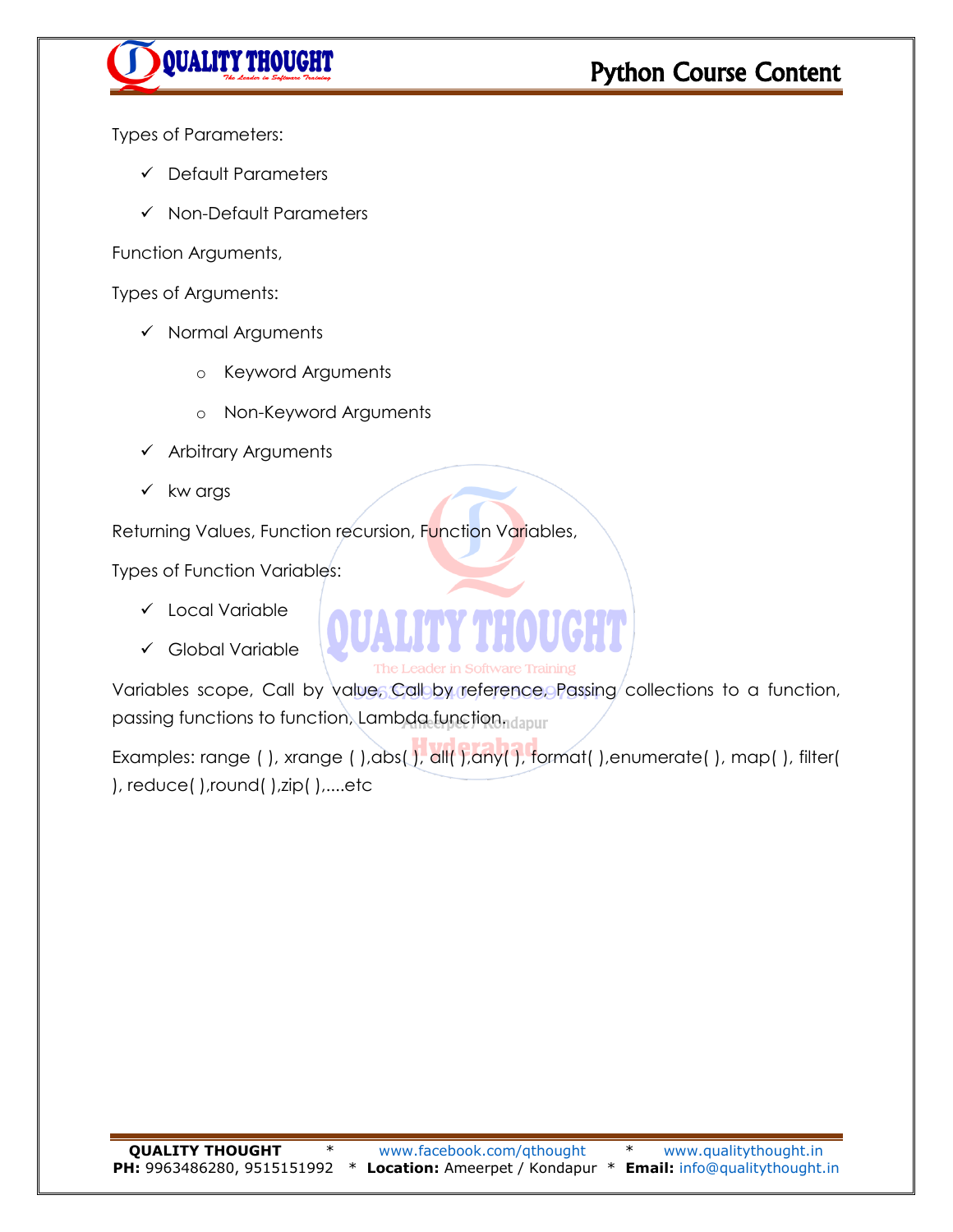

# **Advanced Python**

#### **OOPs concepts:**

About OO programming, Benefits OOP's concepts

The OOP's concepts are:

- $\checkmark$  Encapsulation
- $\checkmark$  Inheritance
- $\checkmark$  Polymorphism
- $\checkmark$  Data Abstraction

What is a Class, Defining a Class, what is Object, Creating a object, Class methods and data, static variables and non-static variables, Static methods, Instance methods, Constructors, Garbage collection, Destructors, Built-in attributes of a class, add and remove the attributes of a class from outside of that class, What is Inheritance, Types of inheritances, what is MRO, Polymorphism (over loading  $\&\overline{\phantom{\cdot}}$  over riding),Data hiding, access modifiers, Dunder methods.

#### **Modules:**

What is a module?, Creating user defined module, Training 9963799240 / 7730997544

Importing a module in python:

- $\checkmark$  normal import
- $\checkmark$  from import
- $\checkmark$  from import with  $*$

Renaming a module, module search path, reloading a Module, Dir function, working with Standard modules (Math, Random, Datetime and time, Os and sys, String,).

Ameerpet / Kondapur **Hyderabad** 

**The hidden concept of if \_ \_name\_ \_= ='module' :**

#### **Packages:**

What is a package?, Creating user defined package,

Importing a package in python:

 $\checkmark$  normal import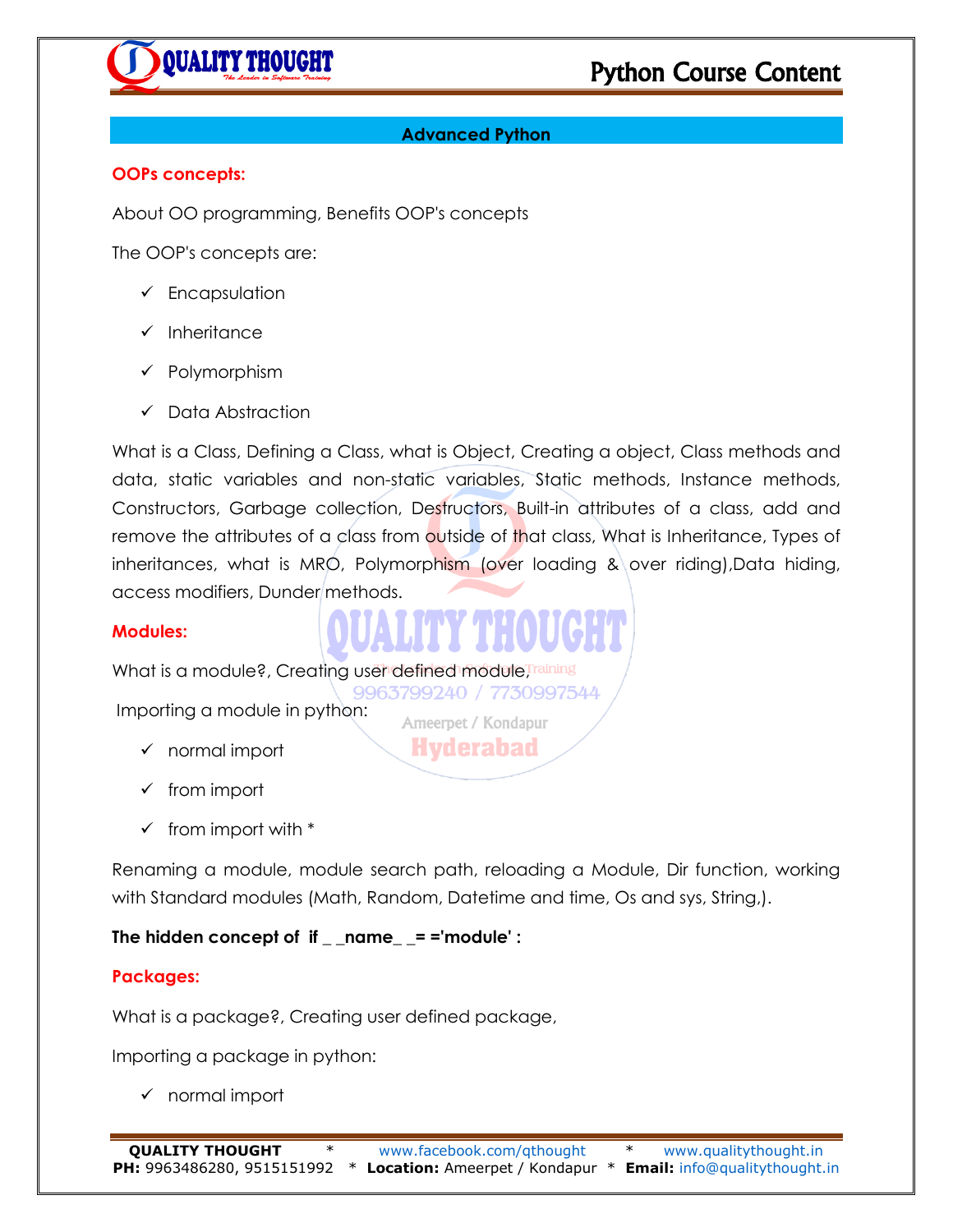

- $\checkmark$  from import
- $\checkmark$  from import with  $*$

Renaming a package.

#### **Multi Threading:**

Defining a Thread, starting a Thread, Thread Life Cycle, What is Scheduling, suspend Thread by using sleep( ), Threads synchronization.

Synchronization primitives are :

- $\checkmark$  Semaphore,
- $\checkmark$  Locks.
- $\checkmark$  Events,
- $\checkmark$  Condition Variables.

# **Errors and Exception Handling:**

Syntax Errors, Runtime Errors, What is Exception?

Types of Exceptions:

- $\checkmark$  Built-in Exceptions
- $\checkmark$  User defined Exceptions

Need of Exception handling,

Handling the Exceptions:

- $\checkmark$  try block/clause
- except block/clause
- $\checkmark$  finally block/clause

single try block with multiple except blocks, Nested try blocks, Handling Multiple Exceptions, Raising the user defined exceptions.

The Leader in Software Training 9963799240 / 7730997544 Ameerpet / Kondapur **Hyderabad**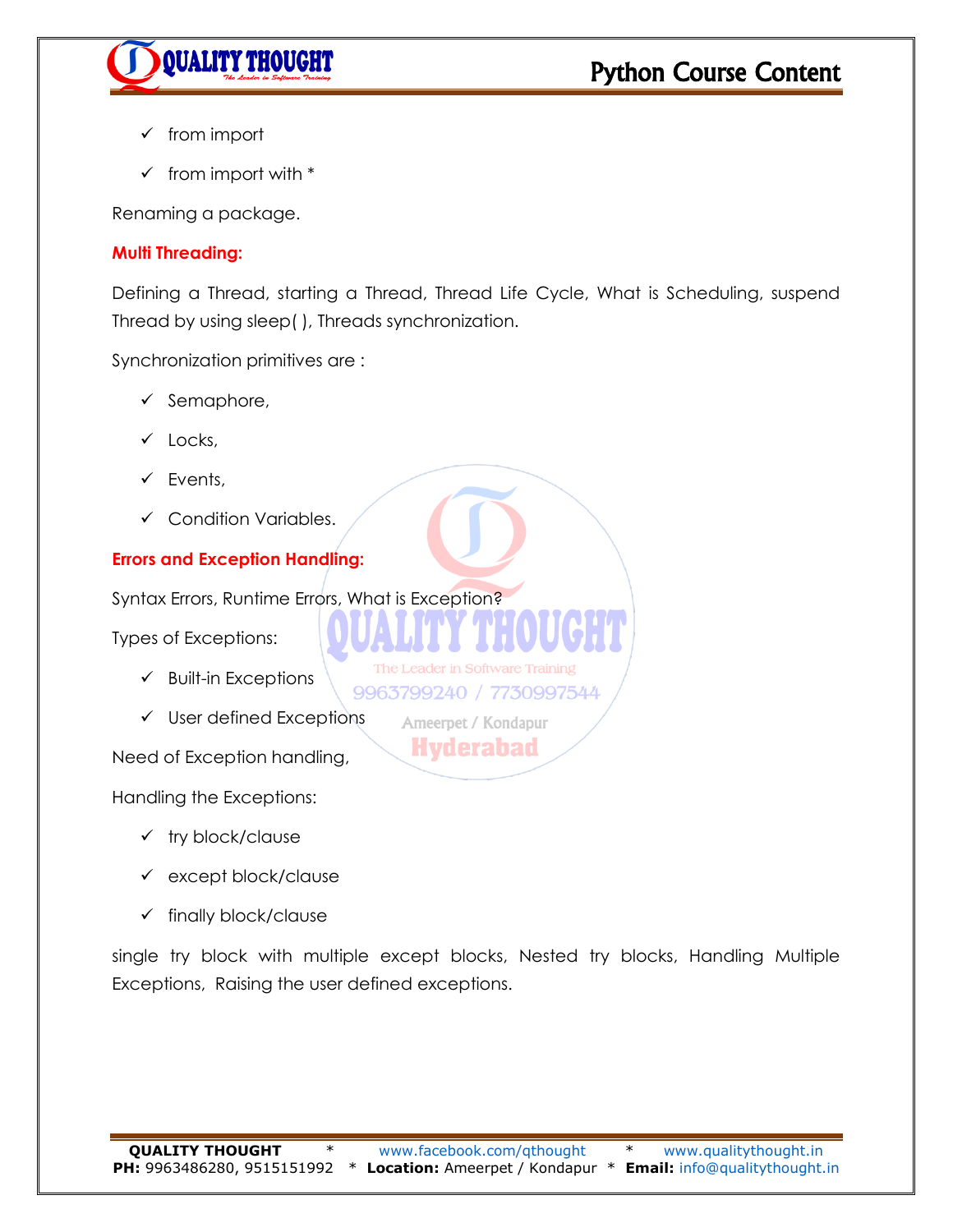# **File Handling:**

**History of file concept, what is file, types of file formats, order of the file handling,**  Opening a file, Closing a file, Writing data to files, Reading a data from files, Tell( ),Seek( ) functions.

#### **Serialization and de-serialization:**

what is Serialization ,how to implement Serialization in python, what is de-serialization, how to implement Serialization and de-serialization in python.

 $\checkmark$  pickle module

# **Database Access:**

Basics of database (What is Data, What is Information, What is DBMS, Types of Data bases), Connections, Executing SQL and queries,

Basic SQL commands are:

- $\checkmark$  DDL(Data Definition Languages)
- DML(Data Manipulation Languages)
- ← DCL(Data Control Languages)
- der in Sof TCL(Transaction Control Languages) 30007544
- ← DRL (Data Retrieval Languages)erpet / Kondapur

what is performance tuning?

Performance Tuning Techniques are:

 $\checkmark$  By calling prepare( ) method

Transaction management.

#### **Command Line Arguments:**

What is Command Line argument, How to implement Command Line Arguments in python.

**Hyderabad**